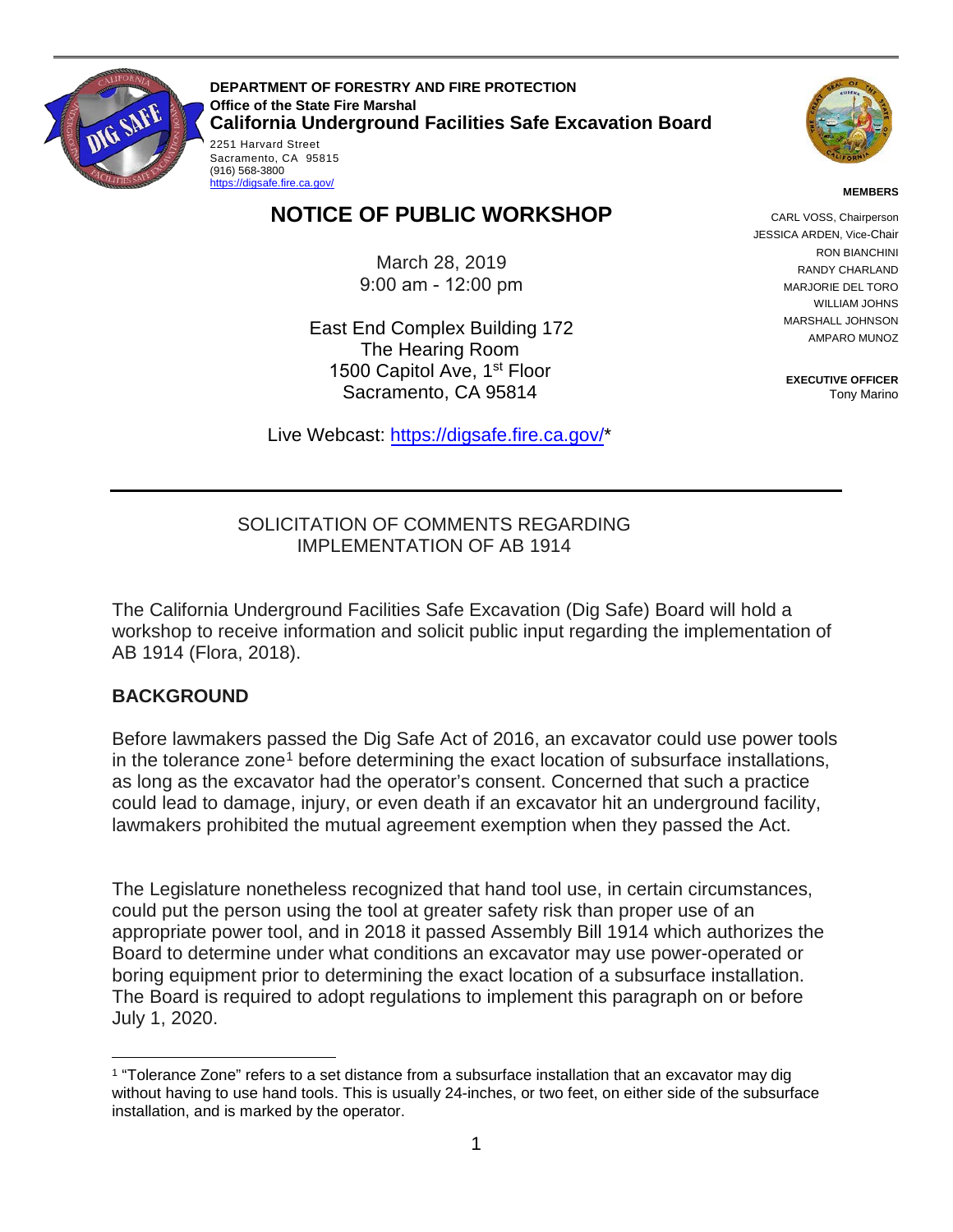## **ISSUES FOR DISCUSSION AT WORKSHOP**

The Dig Safe Board is interested in hearing from facility operators, excavators, and other stakeholders on their experiences and views surrounding excavation within the tolerance zone.

## **PROCEDURAL MATTERS**

 implementation of AB 1914. While a quorum of Board members may attend, no official interested persons to provide input to the Dig Safe Board relative to the issues for discussion at the workshop. The California Underground Facilities Safe Excavation Board (Dig Safe Board) will hold a workshop in The East End Complex Building 172, the Hearing Room at 1616 Capitol Avenue 1<sup>st</sup> Floor, Sacramento, CA 95814 on Thursday March 28<sup>th</sup>, 2019 to discuss the Dig Safe Board action will be taken at this event. The workshop is an opportunity for

## **SECURITY**

 visitor sticker. Visitors may be asked to show valid picture identification. Valid picture or state or federal identification card. Depending on the size and number of meetings All visitors must register at the Security Guard station located in the lobby to obtain a identification can take the form of a current driver's license, military identification card, scheduled on any given day, the security check-in could take up to 15 minutes. Please allow adequate time to sign in before being directed to the workshop.